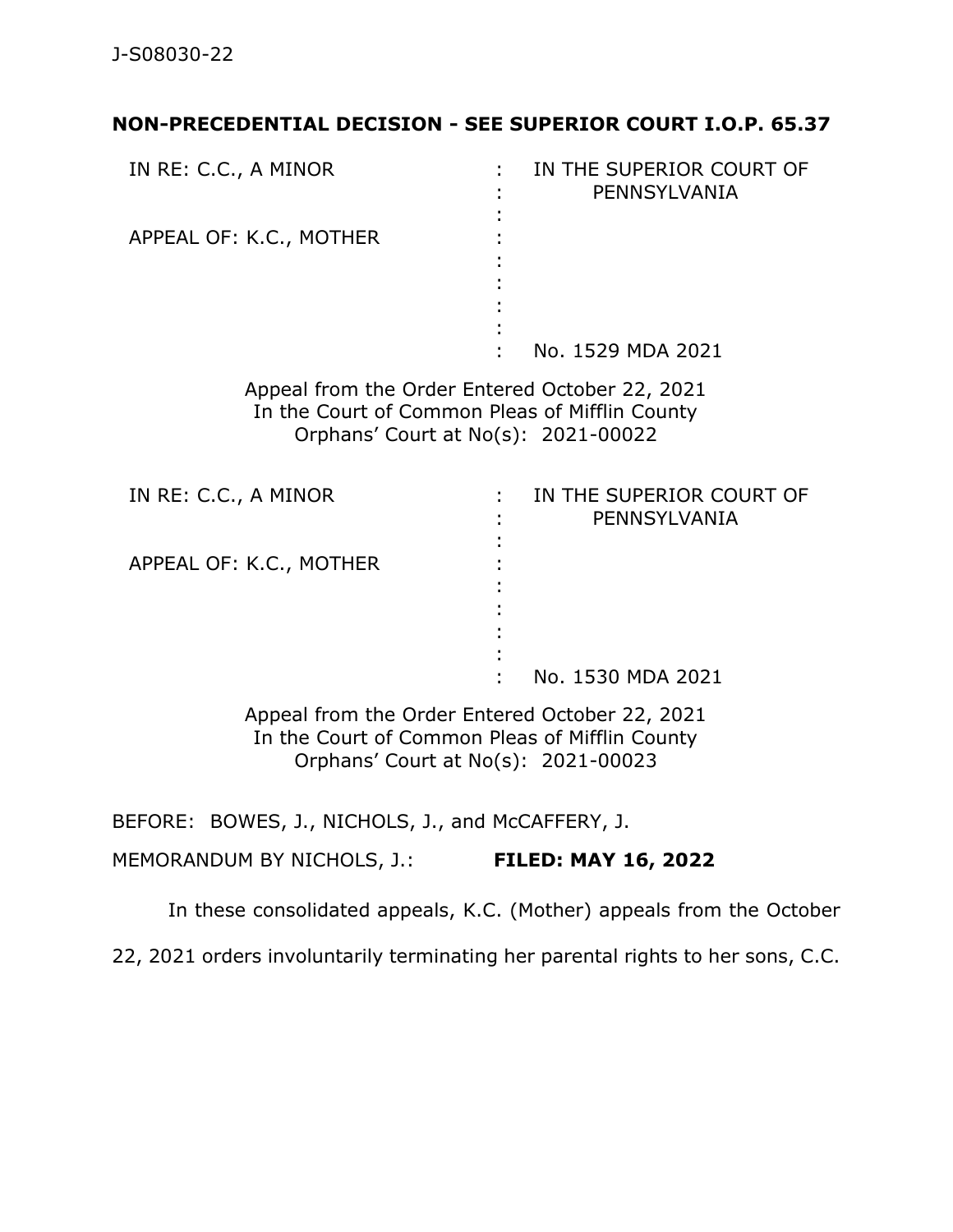a/k/a Ch.C. (born September 2013) and C.C. a/k/a Ca.C. (born August 2015) (collectively, the Children). <sup>1</sup> We affirm.

The facts underlying these appeals involve the Children's long-term sexual abuse and exploitation by their biological father, C.C., Jr. (Father), during their formative years, which has resulted in trauma. 2 This case began in 2018, when Mother reported to Mifflin County Children and Youth Social Services Agency (Agency) that she discovered child pornography on Father's phone, and that Father stated he put his mouth on one of the Children's penises.<sup>3</sup> N.T., 9/23/21, at 385; Orphans' Ct. Op., 10/22/21, at 3, n. 3. The Agency then provided in-home services for Mother and the Children from September 17, 2018, to December 26, 2018, when the Agency closed the case because (1) Mother stated she would not allow the Children to be around Father; (2) Mother was participating with service providers; and (3) the Children were receiving ongoing trauma therapy from Kristen Hennessy, Ph.D. N.T., 9/22/21, at 100.

\_\_\_\_\_\_\_\_\_\_\_\_\_\_\_\_\_\_\_\_\_\_\_\_\_\_\_\_\_\_\_\_\_\_\_\_\_\_\_\_\_\_\_\_

<sup>1</sup> On December 17, 2021, this Court consolidated Mother's appeals *sua sponte* pursuant to Pa.R.A.P. 513 and 2138.

 $2$  The orphans' court also terminated Father's parental rights to the Children. However, Father did not appeal.

<sup>&</sup>lt;sup>3</sup> On August 23, 2018, Father was indicated as a perpetrator by commission for causing sexual abuse or exploitation of the Children. N.T., 9/22/21, at 105; Petitioner's Exhibit 6. Specifically, Ch.C., the older child, then nearly age five, disclosed that Father would make him put his mouth on Ca.C.'s "dinky," and Father would watch, and Father would put his mouth on Ch.C.'s "dinky." *Id.*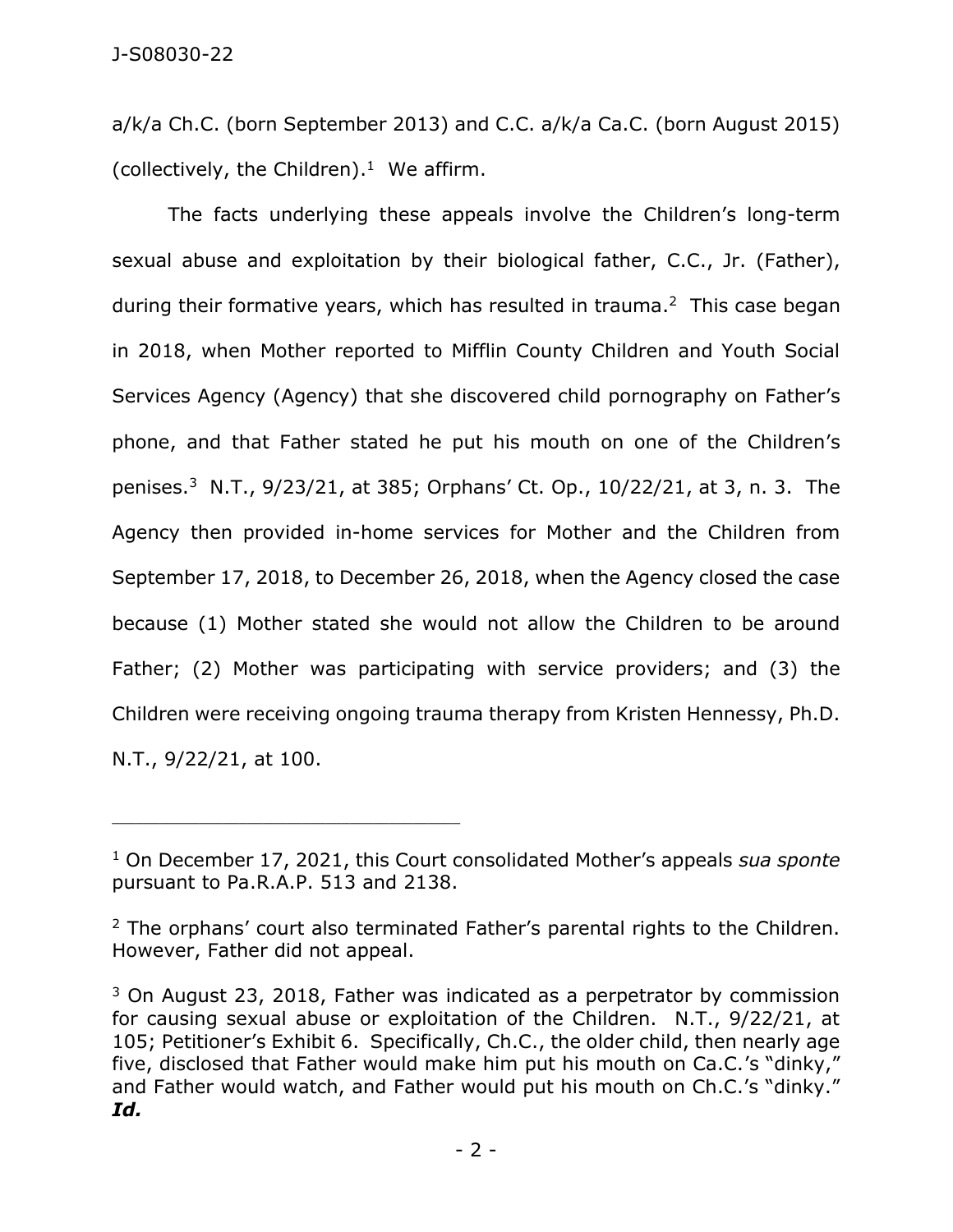## J-S08030-22

However, on January 26, 2019, the Agency received a referral alleging Mother had allowed Father to stay in her home overnight, when the Children were present, which Mother did not dispute. N.T., 9/22/21, at 100, 389. The Children were then three and five years old. The Agency was granted custody of the Children on or about January 29, 2019. The Agency was particularly concerned about Mother's mental health, housing and income, her inability to protect the Children, unwillingness to participate with service providers and accept feedback, and her ability to appropriately respond to the Children's behaviors caused by past trauma. *Id.* at 104.

Because Mother allowed Father around the Children, she was indicated as a perpetrator by omission on October 15, 2019. *Id.* at 105-106. Specifically, Mother was indicated as a perpetrator for causing sexual abuse or exploitation of a child through any act or failure to act and creating a likelihood of sexual abuse or exploitation of a child. *Id.*

On February 11, 2019, following a hearing, the Children were adjudicated dependent. Mother was granted supervised visitation with the Children, and Father's visitation was suspended.

The Agency prepared permanency plans with reunification as the Children's goal, between February 2019, to February 2021. *Id.* at 102. Mother's objectives under the permanency plans required, in part, that she

ensure that the emotional, physical, medical, and educational needs of the [C]hildren are met. She will meet the [C]hildren's

- 3 -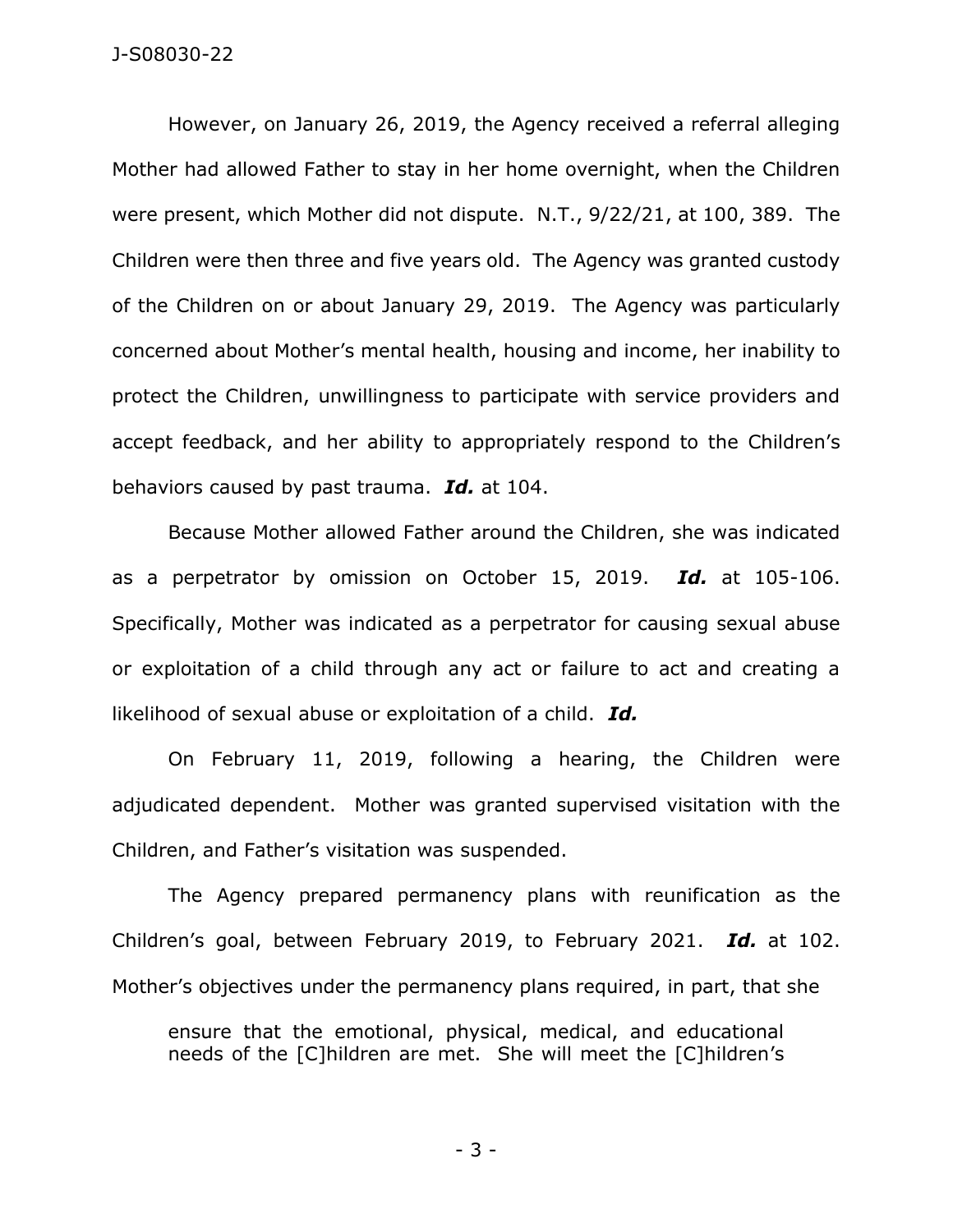mental health needs. She will demonstrate protective capacities<sup>[4]</sup> of the [C]hildren. She will ensure her own mental health needs are met. She will obtain and maintain stable housing and income, and she will cooperate with the Agency and other service providers.

Id. at 107. Five permanency review hearings were held, all of which resulted in permanency orders finding that Mother had made minimal progress in her permanency goals. *Id.* at 103-104.

In August 2020, Child Protective Services opened an investigation of Mother due to Ca.C. alleging that she, *inter alia*, "was exposing herself for sexual gratification by asking [him] to touch" her. *Id.* at 106. Mother's visits with the Children were suspended temporarily during the investigation. *Id.* at 23.

The orphans' court noted that on October 9, 2020, Mother was found to be an indicated perpetrator of abuse by commission with respect to Ca.C. *Id.* at 106; Orphans' Ct. Op., 10/22/21, at 2, n.2. On October 19, 2020, the Agency filed a petition to temporarily suspend visitation based on the opinion of the Children's trauma therapist that it was in their best interest for Mother's visits to remain suspended. N.T., 9/22/21, at 32. The court granted the Agency's petition on October 20, 2020. Based on the foregoing, Mother's last visit with the Children was in August 2020. *Id.* at 223.

\_\_\_\_\_\_\_\_\_\_\_\_\_\_\_\_\_\_\_\_\_\_\_\_\_\_\_\_\_\_\_\_\_\_\_\_\_\_\_\_\_\_\_\_

<sup>4</sup> The Children's trauma therapist described "protective capacity" as Mother's ability to understand that the Children "were terribly traumatized by their father . . . and that she was never going to put them in a situation like that again. . . ." N.T., 9/22/21, at 89.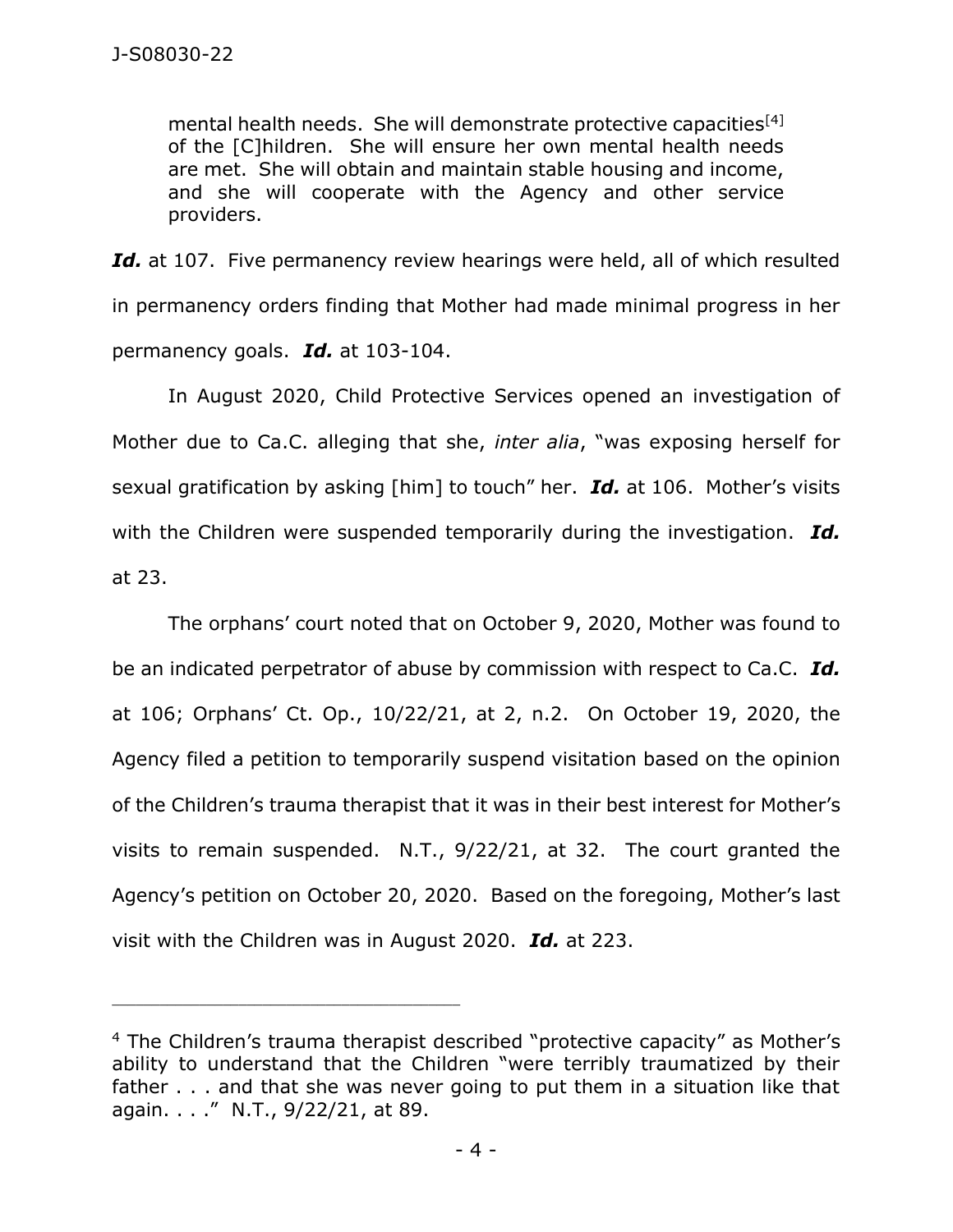## J-S08030-22

On May 17, 2021, the Agency filed petitions for the involuntary termination of Mother's and Father's parental rights to the Children pursuant to 23 Pa.C.S. § 2511(a)(2), (5), (8), and (b). On July 20, 2021, the orphans' court appointed Erica J. Shoaf, Esquire, as the Children's legal counsel, and Robert M. Covell, Esquire, as the Children's guardian *ad litem* (GAL).

The evidentiary hearing occurred on September 22 and 23, 2021.<sup>5, 6</sup> The Agency presented the testimony of Kristen Hennessy, Ph.D., a licensed psychologist and expert in child trauma therapy; Brenda Dobson, the Agency placement caseworker; Darlene Griffith, a family counselor at Family Intervention Crisis Services (FICS); and David G. Ray, M.Ed., a licensed psychologist. The Agency also introduced twelve exhibits, which the orphans' court admitted into evidence. Mother, who was represented by counsel, testified on her own behalf, and she presented no other witnesses.

The record reveals that Dr. Hennessy commenced trauma therapy in separate sessions with the Children in October 2018, when they were then

\_\_\_\_\_\_\_\_\_\_\_\_\_\_\_\_\_\_\_\_\_\_\_\_\_\_\_\_\_\_\_\_\_\_\_\_\_\_\_\_\_\_\_\_

<sup>&</sup>lt;sup>5</sup> The certified record includes two separately bound transcripts dated "Wednesday, September 22, 2021, 8:30 a.m." One transcript is identified as "Volume I of II," and the other as "Volume II of II." However, the latter represents the testimony received by the orphans' court on September 23, 2021, and we refer to this transcript by that date.

<sup>&</sup>lt;sup>6</sup> Father did not appear for the hearing. Upon agreement of the parties' counsel, the orphans' court dismissed Father's attorney at the beginning of the hearing after he explained that Father had not participated in any of the dependency proceedings and had failed to respond to his outreach throughout the case. N.T., 9/22/21, at 4-7.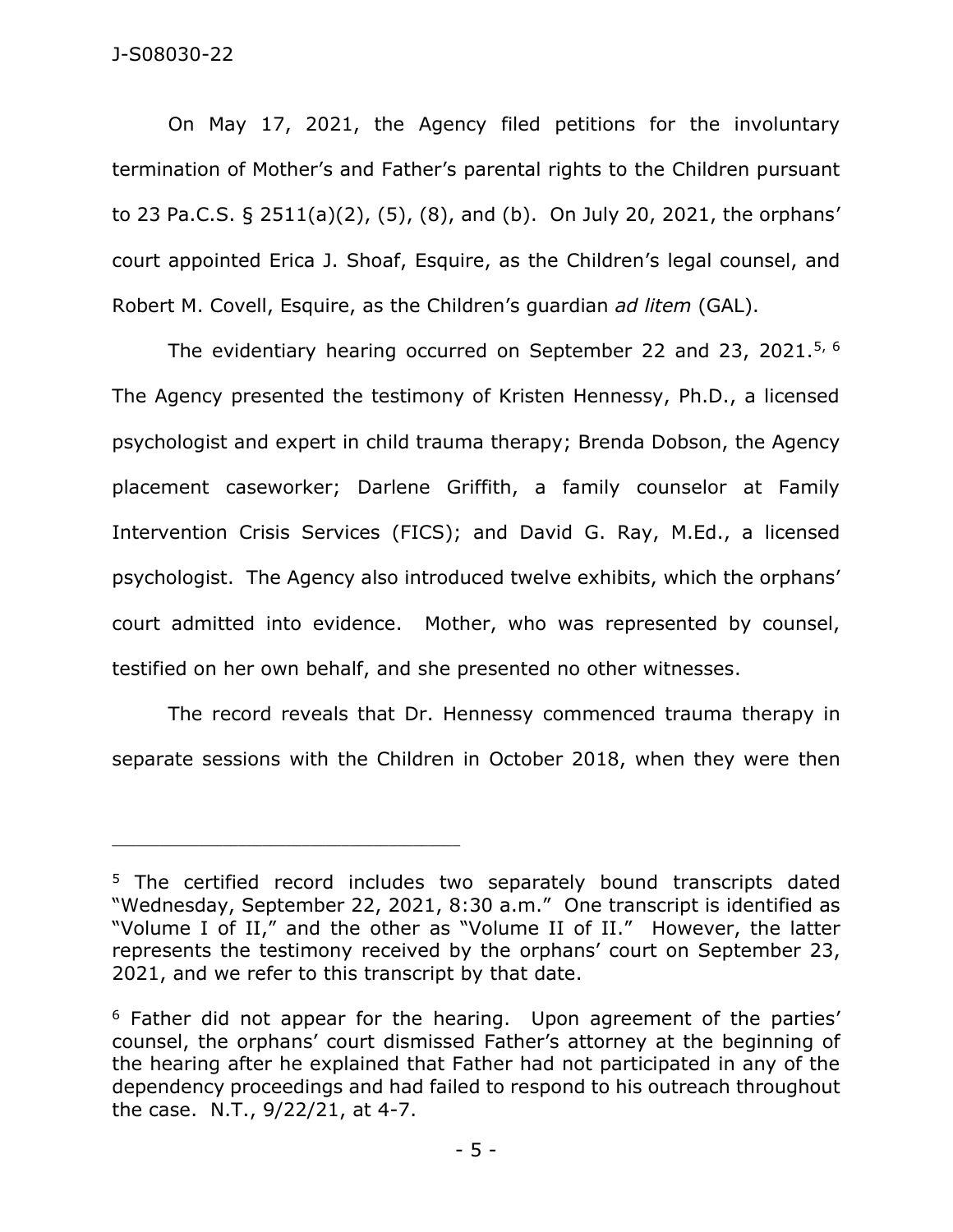three and five years old and in Mother's custody. N.T., 9/22/21, at 10-11, 15. Mother and the Agency reported to Dr. Hennessy that the Children were, *inter alia*, "masturbating compulsively, including in their feces; they were acting out sexually with one another; and that [Ch.C.] was exhibiting a lot of tantrum behaviors reporting that he was hearing the voice of his parents; and that [Ca.C.] was also inserting items into his rectum frequently." *Id.* at 10-11. In addition, Dr. Hennessy learned that the Children had witnessed domestic violence between Mother and Father. *Id.* at 11.

Dr. Hennessy diagnosed the Children with Post-traumatic Stress Disorder (PTSD) due to the degree that they were "sexualized and traumatized." *Id.* at 15-16, 19. She testified that the Children presented a behavioral pattern of "fight, flight, [and] freeze." *Id.* at 22. During approximately eighteen months that Children had visitation with Mother, Dr. Hennessy testified that they made "very slow" progress, and they "were moving [in and out of] foster homes a lot."<sup>7</sup> *Id.* She specified that Ca.C., the younger child, verbalized fear of Mother, and Ch.C. would have temper tantrums "the whole night before" a scheduled visit with Mother. *Id.* at 22- 23. Dr. Hennessy explained that Ch.C.'s tantrums included breaking things

 $<sup>7</sup>$  At the time of the hearing, Ch.C. was in his fourth foster placement, and</sup> Ca.C. was in his fifth placement. N.T., 9/22/21, at 45. The Children had resided in the same foster homes until August 2020, when Ca.C. was placed in a new foster home. *Id.* at 125, 198. Dr. Hennessey recommended separating the Children because they triggered each other's sexualized behavior. *Id.* at 85-87.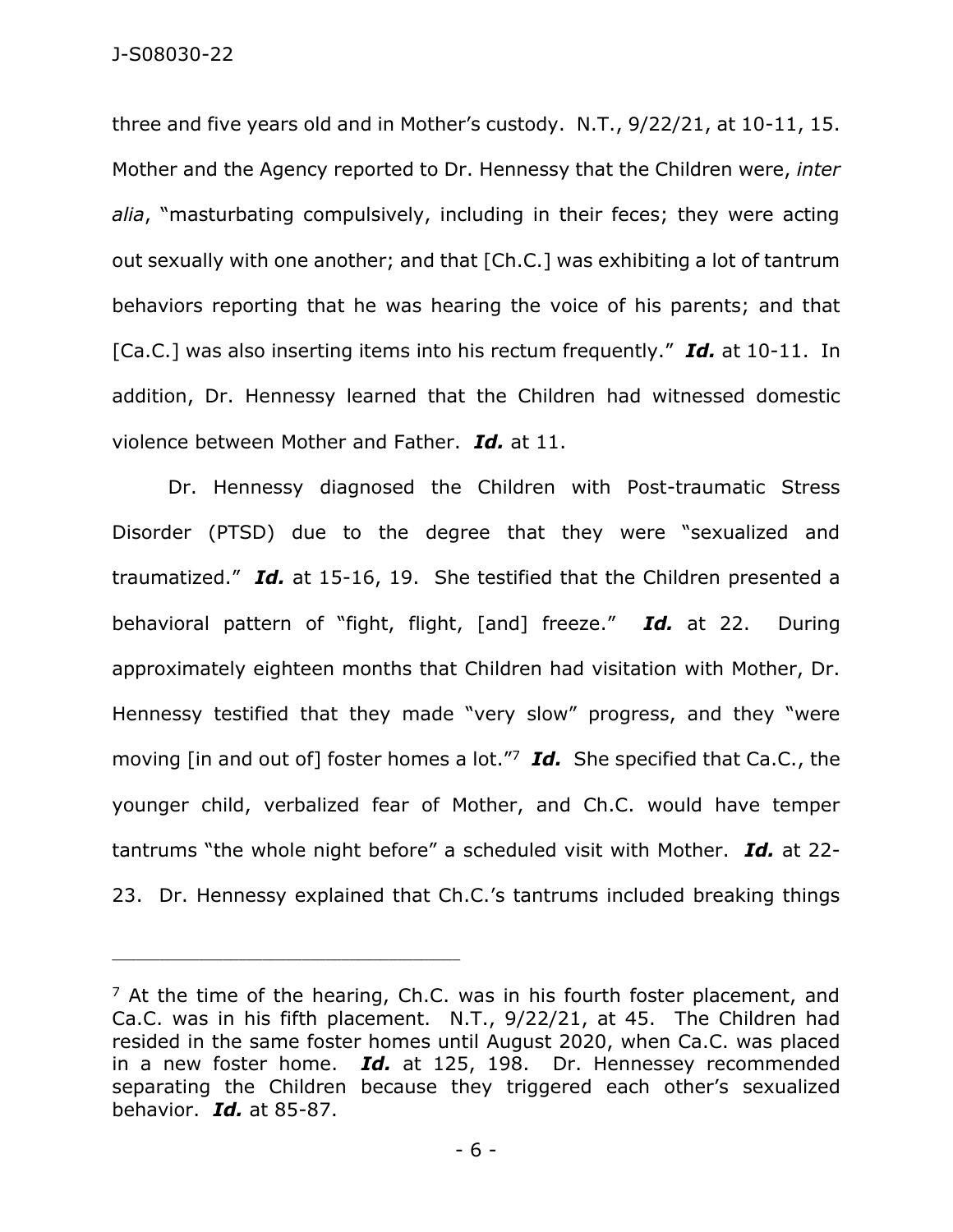and hurting people. *Id.* at 47. In one tantrum, Ch.C. caused an unidentified caseworker to suffer a concussion. *Id.* at 48.

After FICS stopped Mother's visitations with Children in August 2020, Dr. Hennessy testified that the Children made "very significant progress." *Id.* at 34, 48. She opined that, at present, Ca.C. "is really thriving. He is doing quite well. He still has symptoms . . . but he understands sexual boundaries." Id. at 34. Dr. Hennessy stated that Ch.C. "has made very significant progress [, but] [h]e is still a little bit behind where [Ca.C.] is." *Id.* at 35. For example, she explained that Ch.C. is "far less sexualized," and his tantrums are less frequent and less severe. *Id.* However, he is fearful of upsetting Mother, which Dr. Hennessy described as a "loyalty conflict." *Id.*

Darlene Griffith, the family counselor at FICS, commenced services specifically for Mother in March 2019, which continued through the time of the hearing, including, but not limited to, (1) counseling sessions that focused on Mother's mental health, and (2) parenting education sessions that focused on learning the Children's therapeutic needs. N.T., 9/22/21, at 153-156. Ms. Griffith and Mother participated in monthly telephone conferences with Dr. Hennessy about the Children's therapeutic needs as related to her parenting. *Id.* at 20, 157, 180. Ms. Griffith provided a visitation plan to Mother, that included written expectations and/or recommendations for parenting the Children, all of which were provided by Dr. Hennessy and discussed during the monthly telephone conferences. *Id.* at 166-167.

- 7 -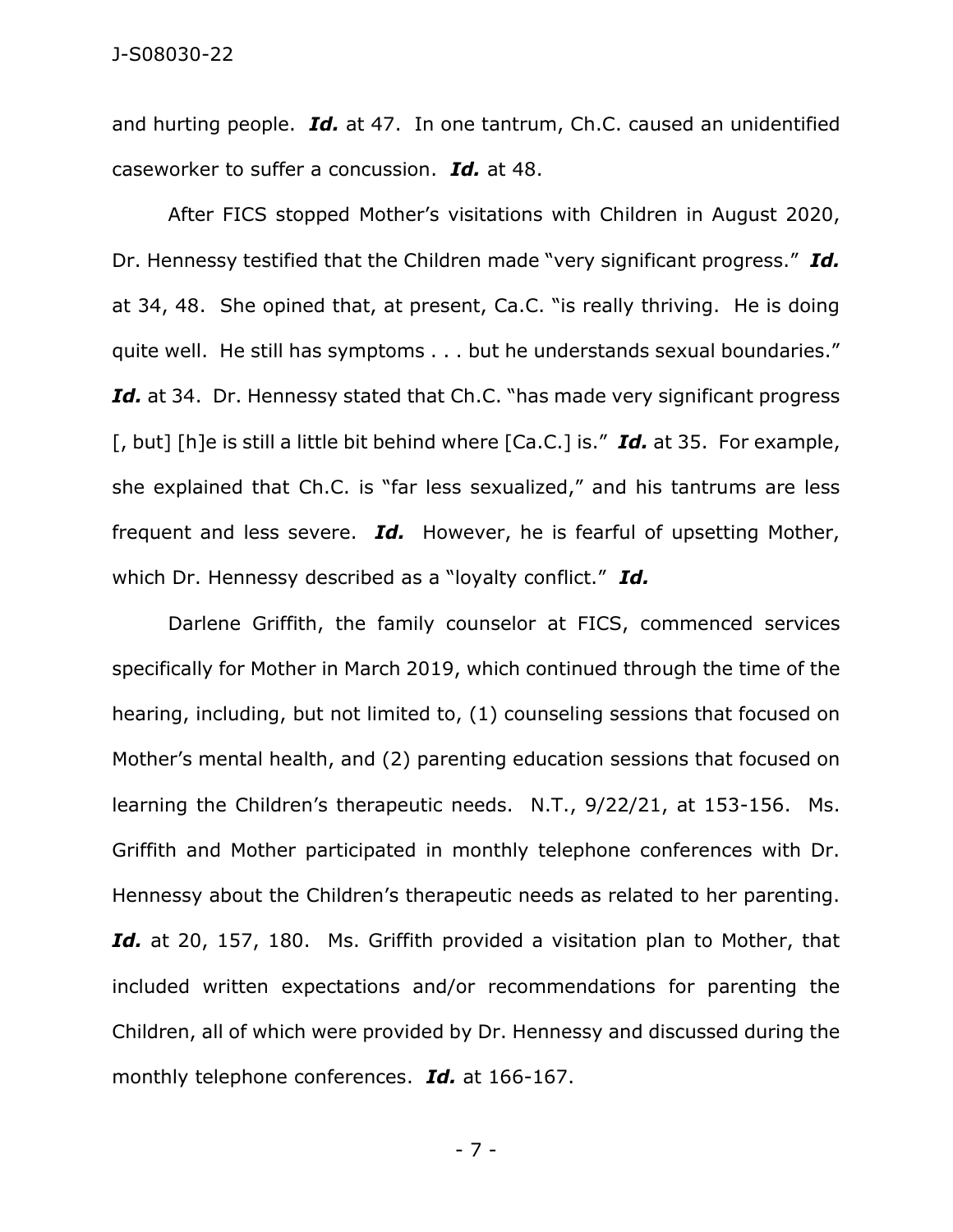From September until November 2019, Mother followed the visitation plan and implemented the recommendations, and, according to Ms. Griffith, "we saw a significant change in visits for the better." *Id.* at 168-170. In addition, Mother was attending the Children's appointments with Dr. Hennessy, to which Ms. Griffith accompanied Mother. *Id.* at 171. In December 2019, FICS permitted the Children to attend visitation together with Mother, and it increased the visits from two to four hours per week, one hour of which was permitted in Mother's home. *Id.* at 170-171. However, Ms. Griffith testified that Mother soon regressed by "really struggl[ing] with following the recommendations." *Id.* at 171, 178. The Children's behavior, in turn, also regressed. *Id.* at 171-172.

The testimony of Ms. Griffith, Dr. Hennessy, and Ms. Dobson, the Agency caseworker, revealed that Mother regressed in her parenting by disagreeing that the Children's behavioral problems were the result of being profoundly traumatized. *Id.* at 93-94, 111-115, 171, 224. In fact, Ms. Dobson testified that Mother "has stated multiple times that her kids were not hurt or put in harm while in her care. . . ." *Id.* at 115. Dr. Hennessy explained that Mother originally understood that the Children suffered trauma from sexual abuse, but she has gone "back and forth." *Id.* at 93. Therefore, "she has not consistently provided the [C]hildren with what they need. . . ." *Id.* at 93-94. Specifically, Dr. Hennessy testified that Mother has never provided the Children with the ability "to feel safe" and with "trauma-informed

- 8 -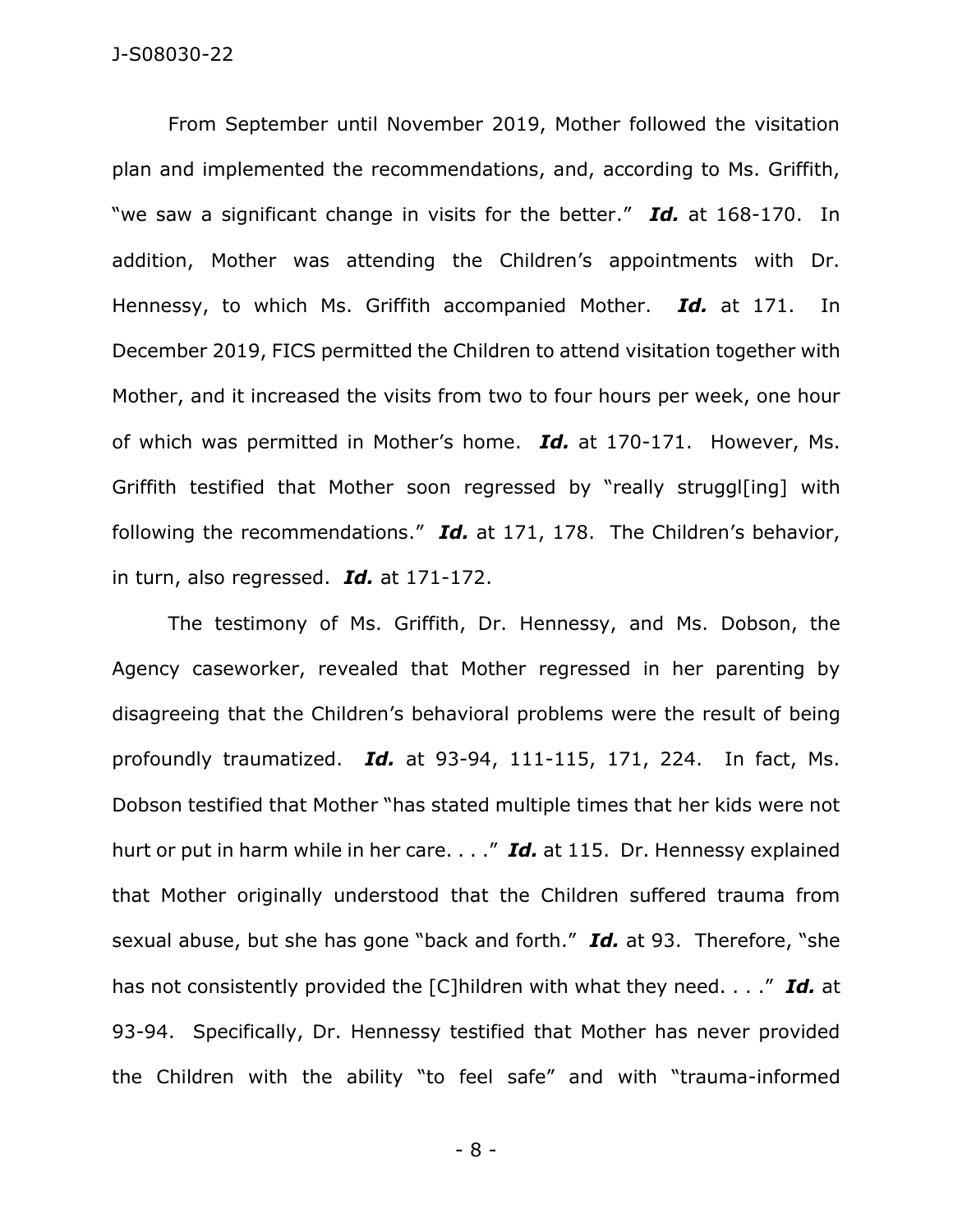parenting, meaning . . . attuned to [their] emotional needs and able and willing to respond to [their] emotional needs." *Id.* at 32-33.

David G. Ray, M.Ed., a licensed psychologist, was referred by the Agency to evaluate Mother's psychological functioning and to perform a bonding assessment. In the testing that he administered, Mother scored in the superior range of intelligence. N.T., 9/23/21, at 247. However, Mother has a long history of mental illness, and psychologist, David Ray, agreed with her present diagnoses of bipolar disorder, attention deficit disorder, and PTSD. Id. at 260, 276. In addition, Mr. Ray stated that Mother has "dependent personality traits," which affect her judgment in romantic relationships. *Id.* at 276. Mr. Ray opined, "when I look at all of her own mental health issues, she can't provide what . . . the [C]hildren need to recover from their horrific trauma." *Id.* at 280. He further opined that the Children have a "disorganized attachment" to Mother, the effect of which destabilizes them. *Id.* at 288-289.

On October 22, 2021, the orphans' court issued orders terminating Mother's parental rights pursuant to 23 Pa.C.S.  $\S$  2511(a)(2), (5), (8), and (b) and Father's parental rights pursuant to 23 Pa.C.S. § 2511(a)(2) and (b). Mother timely filed notices of appeal and concise statements of errors complained of on appeal pursuant to Pa.R.A.P. 1925(a)(2)(i) and (b). The orphans' court filed a Rule 1925(a) statement on December 20, 2021.

On appeal, Mother presents the following issue for review:

Mother and the reunification caseworker had a highly contentious, counterproductive relationship during the pendency of this case.

- 9 -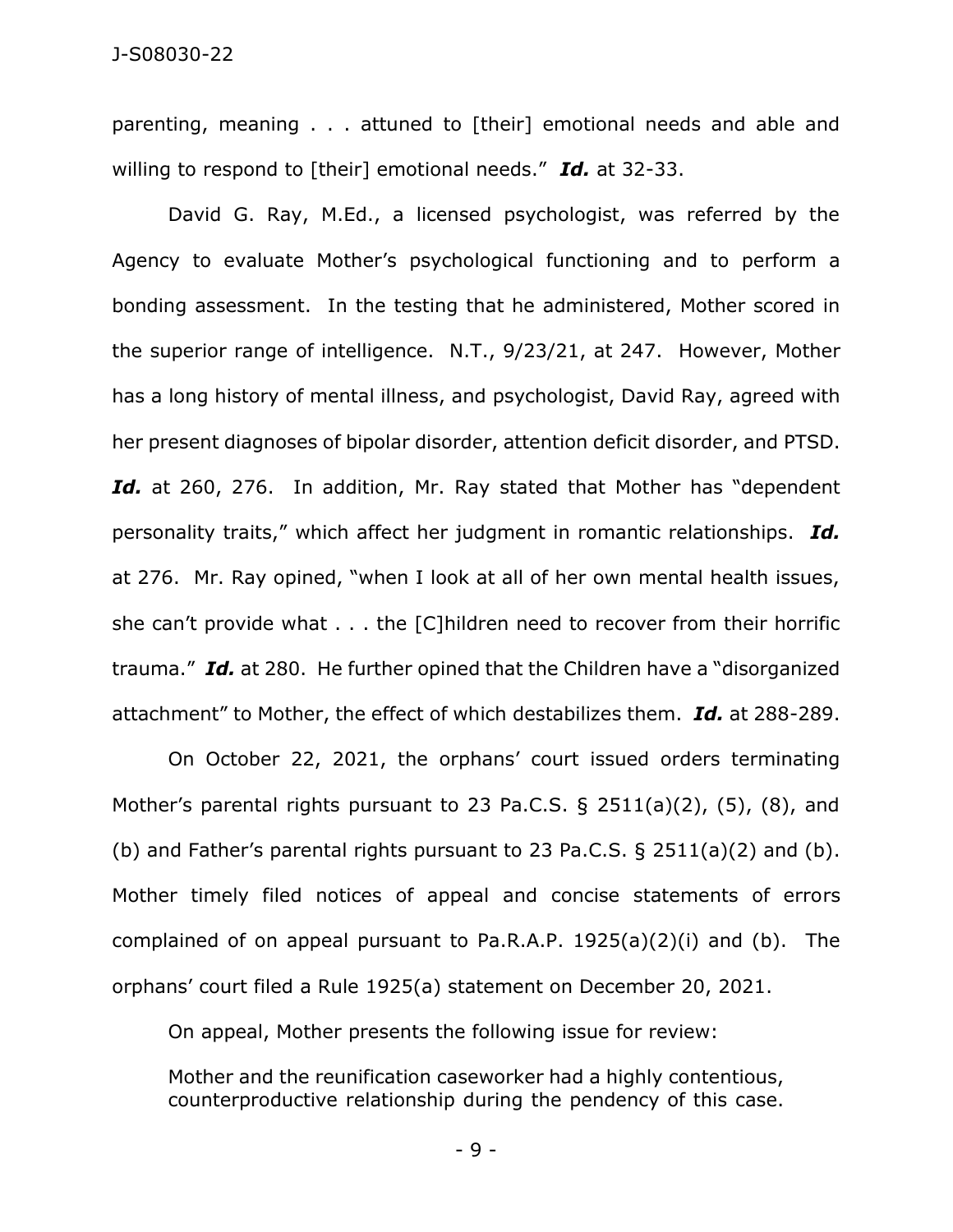Did the trial court err when it found that the Agency provided by clear and convincing evidence that Mother's parental incapacity cannot or will not be remedied and that termination was in the [C]hildren's best interest when the Agency permitted open conflict and hostility between the assigned caseworker and Mother which negated any efforts to enable reunification with the [C]hildren?

Mother's Brief at 3.

We review involuntary termination orders for an abuse of discretion, which our Supreme Court has explained "is limited to a determination of whether the decree of the termination court is supported by competent evidence." *In re Adoption of C.M.*, 255 A.3d 343, 358 (Pa. 2021). When applying this standard, appellate courts must accept the trial court's findings of fact and credibility determinations if they are supported by the record. **Interest of S.K.L.R.**, 256 A.3d 1108, 1123 (Pa. 2021). "Where the trial court's factual findings are supported by the evidence, an appellate court may not disturb the trial court's ruling unless it has discerned an error of law or abuse of discretion." *In re Adoption of L.A.K.*, 265 A.3d 580, 591 (Pa. 2021). An appellate court may reverse for an abuse of discretion "only upon demonstration of manifest unreasonableness, partiality, prejudice, bias, or illwill." *Id*.

Termination of parental rights is governed by Section 2511 of the Adoption Act. If the orphans' court determines the petitioner established grounds for termination under subsection 2511(a) by clear and convincing evidence, then the orphans' court must assess the petition under subsection 2511(b), which focuses on the child's needs and welfare. *In re T.S.M.*, 71

- 10 -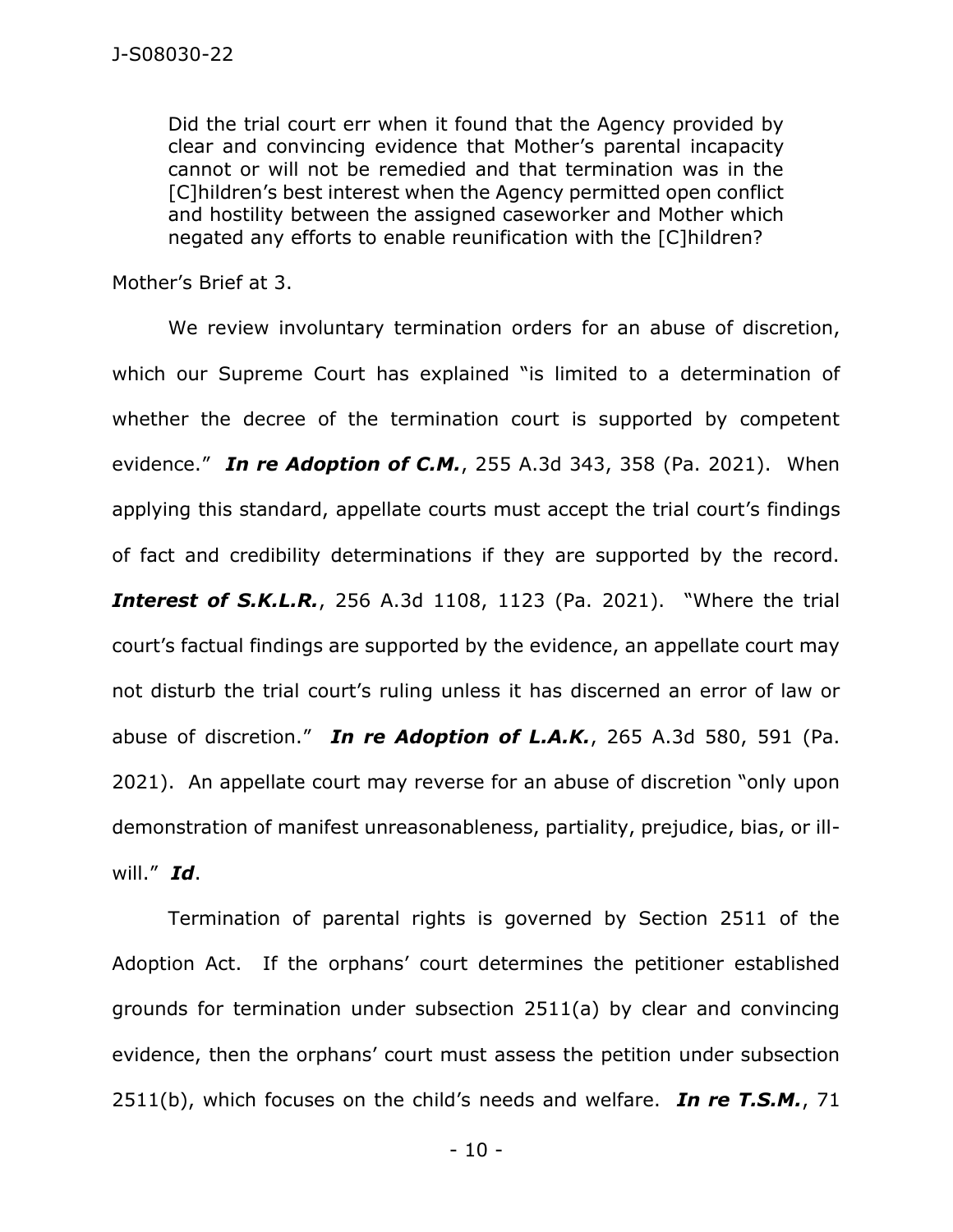A.3d 251, 267 (Pa. 2013). When reviewing a trial court's order terminating

parental rights, we need only agree as to one subsection of Section 2511(a),

along with Section 2511(b), to affirm the termination of parental rights. *In* 

*re Adoption of K.M.G.*, 219 A.3d 662, 672 (Pa. Super. 2019) (*en banc*)

(citation omitted).

Instantly, we analyze the orders pursuant to Section 2511(a)(2) and

(b), which provide as follows.

**(a) General Rule**.—The rights of a parent in regard to a child may be terminated after a petition filed on any of the following grounds:

. . .

(2) The repeated and continued incapacity, abuse, neglect or refusal of the parent has caused the child to be without essential parental care, control or subsistence necessary for his physical or mental wellbeing and the conditions and causes of the incapacity, abuse, neglect or refusal cannot or will not be remedied by the parent.

. . .

**(b) Other considerations**.—The court in terminating the rights of a parent shall give primary consideration to the developmental, physical and emotional needs and welfare of the child. The rights of a parent shall not be terminated solely on the basis of environmental factors such as inadequate housing, furnishings, income, clothing and medical care if found to be beyond the control of the parent. With respect to any petition filed pursuant to subsection  $(a)(1)$ ,  $(b)$  or  $(8)$ , the court shall not consider any efforts by the parent to remedy the conditions described therein which are first initiated subsequent to the giving of notice of the filing of the petition.

23 Pa.C.S. § 2511(a)(2), (b).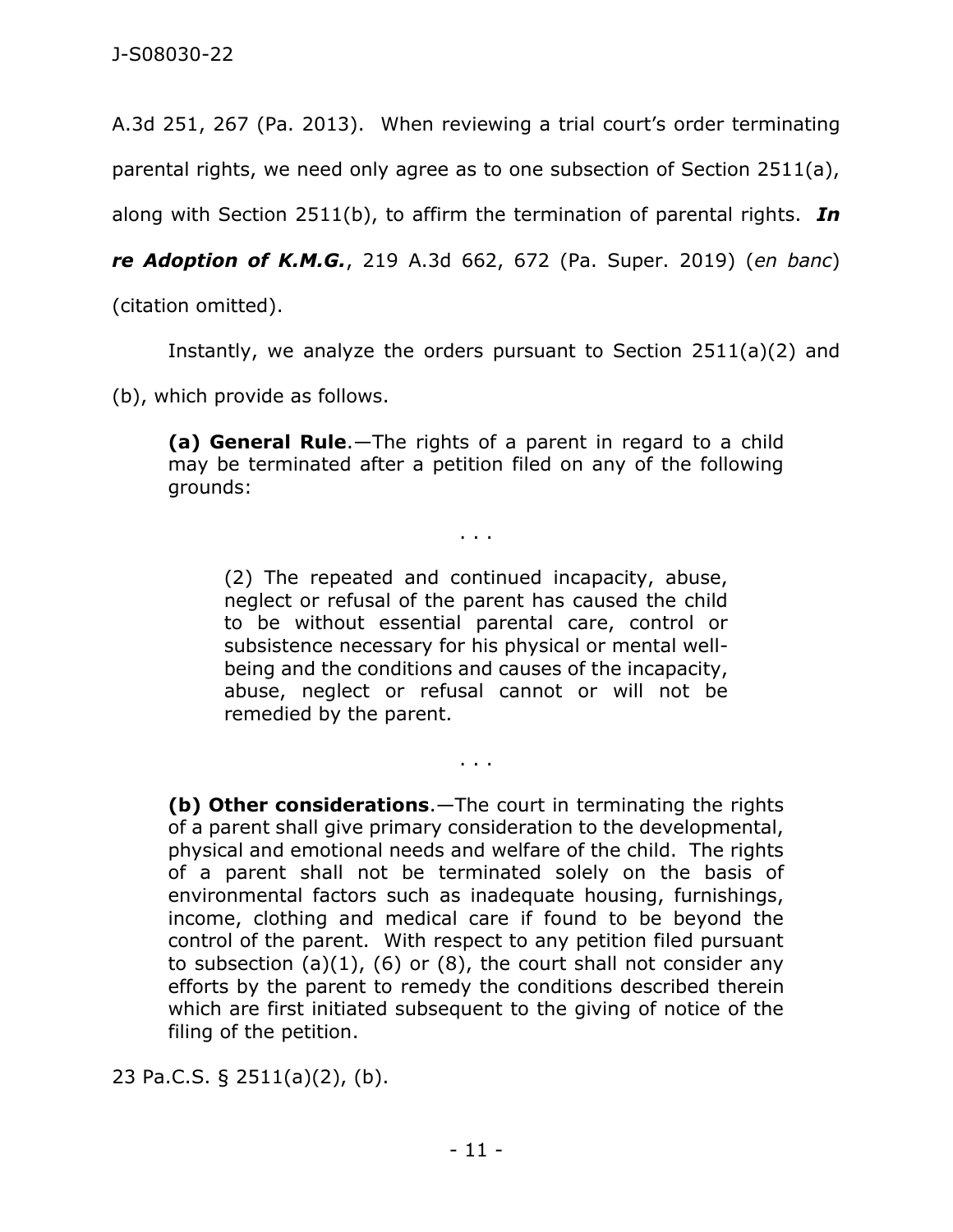The grounds for termination of parental rights under Section 2511(a)(2) due to parental incapacity are not limited to affirmative misconduct and may also include acts of refusal and incapacity to perform parental duties. *In re S.C.*, 247 A.3d 1097, 1104 (Pa. Super. 2021) (citation omitted). We also note that a parent is "required to make diligent efforts towards the reasonably prompt assumption of full parental responsibilities." *In re Adoption of M.A.B.*, 166 A.3d 434, 443 (Pa. Super. 2017) (citation omitted). At a termination hearing, the orphans' court may properly reject as untimely or disingenuous a parent's vow to follow through on necessary services when the parent failed to cooperate with the agency or take advantage of available services during the dependency proceedings. *In re S.C.*, 247 A.3d at 1105 (citation omitted).

With respect to Section 2511(b), this Court has stated that the trial court "must . . . discern the nature and status of the parent-child bond, with utmost attention to the effect on the child of permanently severing that bond." *In re C.M.S.*, 884 A.2d 1284, 1287 (Pa. Super. 2005) (citation omitted). Further,

[I]n addition to a bond examination, the trial court can equally emphasize the safety needs of the child, and should also consider the intangibles, such as the love, comfort, security, and stability the child might have with the foster parent.

*In re A.S.*, 11 A.3d 473, 483 (Pa. Super. 2010). Our Supreme Court explained, "Common sense dictates that courts considering termination must also consider whether the children are in a pre-adoptive home and whether they have a bond with their foster parents." *In re T.S.M.*, 71 A.3d at 268.

- 12 -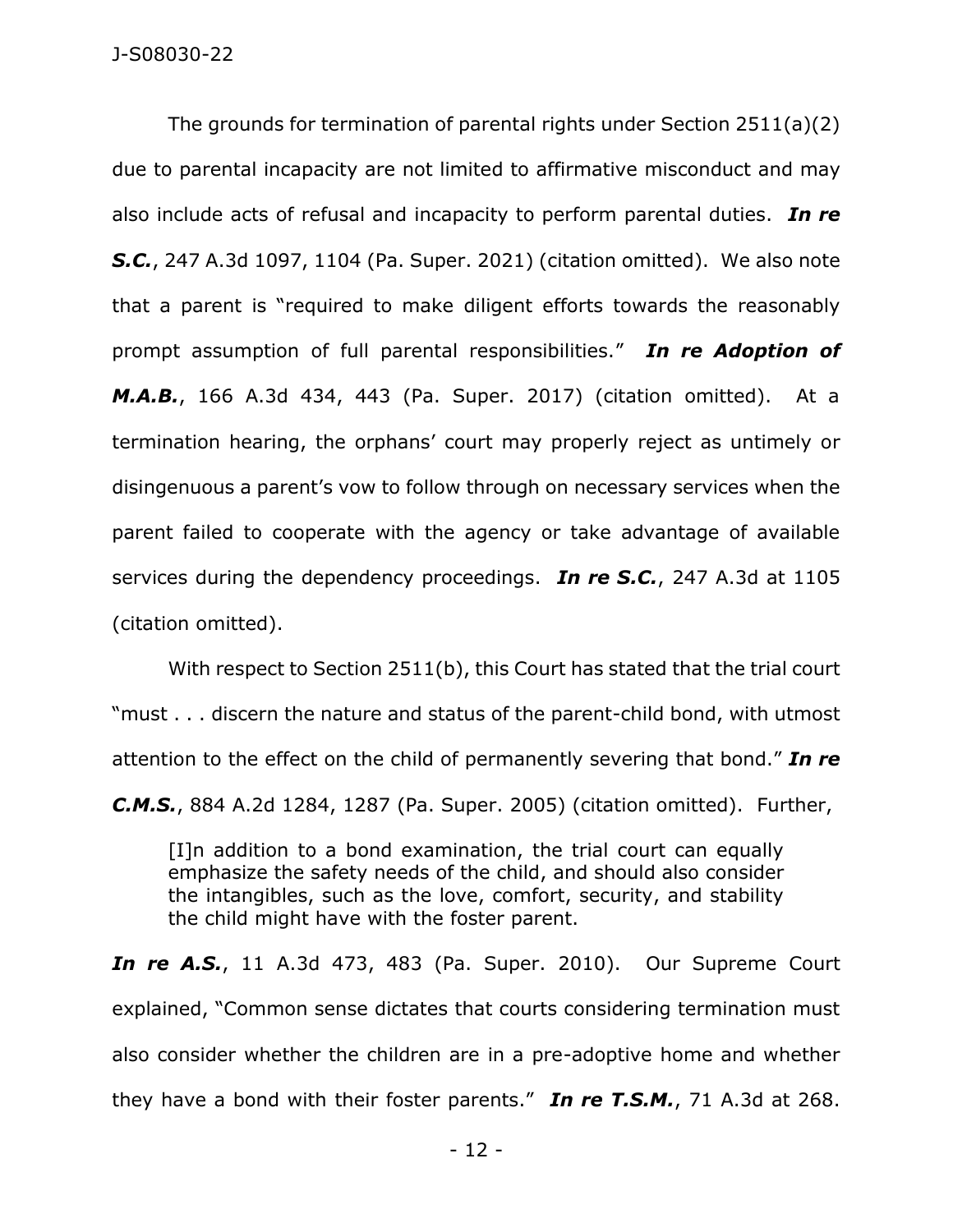The *T.S.M.* Court directed that, in weighing the bond considerations pursuant to Section 2511(b), "courts must keep the ticking clock of childhood ever in mind." *Id.* at 269. The *T.S.M.* Court observed, "[c]hildren are young for a scant number of years, and we have an obligation to see to their healthy development quickly. When courts fail . . . the result, all too often, is catastrophically maladjusted children." *Id.*

## **Mother's Claim That Agency Obstructed Her Progress**

In her sole issue on appeal, Mother claims that the Agency obstructed her progress "in learning how to parent her traumatized children." Mother's Brief at 6. Specifically, Mother contends that the Agency "permitted and fostered open conflict and hostility between Mother and the assigned reunification caseworker, negating any effort to enable reunification with" the Children. *Id.* Mother submits that the orphans' court abused its discretion by dismissing "the effect of the reunification caseworker's antagonistic behavior" on her reunification efforts. *Id.* at 12. Mother argues that the Agency obstructed her progress and, therefore, the orphans' court's conclusion that her parental incapacity cannot or will not be remedied is not supported by the record. *Id.* at 16. As such, Mother's argument implicates the final element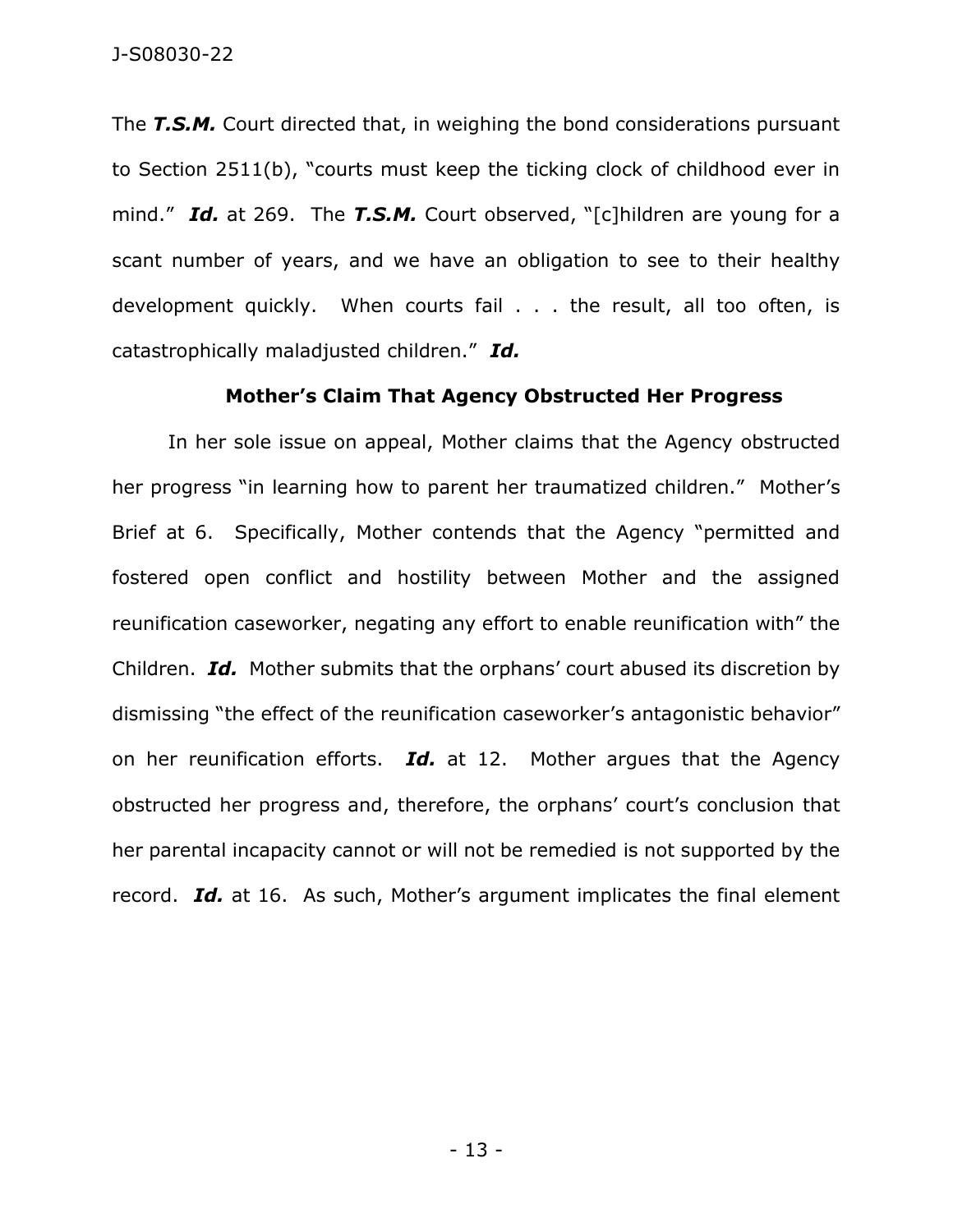of Section  $2511(a)(2).$ <sup>8</sup> After review, we conclude that Mother's argument merits no relief as it is not supported by the record.

Although Mother does not name the reunification caseworker with whom she "had a highly contentious, counterproductive relationship during the pendency of this case," in its opinion accompanying the subject orders, the orphans' court found that Mother had a high level of conflict with Ms. Griffith, the FICS caseworker, who, in turn, had a contentious relationship with Lori Rocco, Mother's individual therapist. Orphans' Ct. Op., 10/22/21, at 5, n. 4; Mother's Brief at 3. The orphans' court found:

FICS caseworker Ms. Griffith was asked by Mother to remove herself from the case as Mother believed that Ms. Griffith was actively working against her. Additionally, it was alleged by Mother and testified by Ms. Griffith, that Mother once overbooked herself with a therapy session with Lori Rocco and Ms. Griffith, and Ms. Griffith allegedly forced Mother to terminate Mother's therapy session or risk a negative assessment for Mother's permanency review. Lori Rocco made several complaints to Ms. Griffith's supervisor over this issue and asked that Ms. Griffith not to be involved in the case as well. Mother maintains that Ms. Griffith actively works to make Mother lose parental rights to her children and [Mother] focused heavily on that conflict during [her] testimony. Ms. Griffith denies that she ever forced Mother to terminate a therapy session, and she did not see a reason to

\_\_\_\_\_\_\_\_\_\_\_\_\_\_\_\_\_\_\_\_\_\_\_\_\_\_\_\_\_\_\_\_\_\_\_\_\_\_\_\_\_\_\_\_

<sup>&</sup>lt;sup>8</sup> Because Mother's sole argument is that her incapacity was caused by conflict with her reunification team, she has waived on appeal any claim regarding the first two elements of Section 2511(a)(2), as well as any claim with respect to Section 2511(b). *See Krebs v. United Refining Company of Pennsylvania*, 893 A.2d 776, 797 (Pa. Super. 2006) (stating that any issue not set forth in or suggested by an appellate brief's Statement of Questions Involved is deemed waived); **s***ee also In re M.Z.T.M.W.*, 163 A.3d 462, 465- 66 (Pa. Super. 2017) (explaining this Court will not review an appellant's claim unless it is included in the statement of questions involved, developed in his or her argument, and supported by citation to relevant legal authority).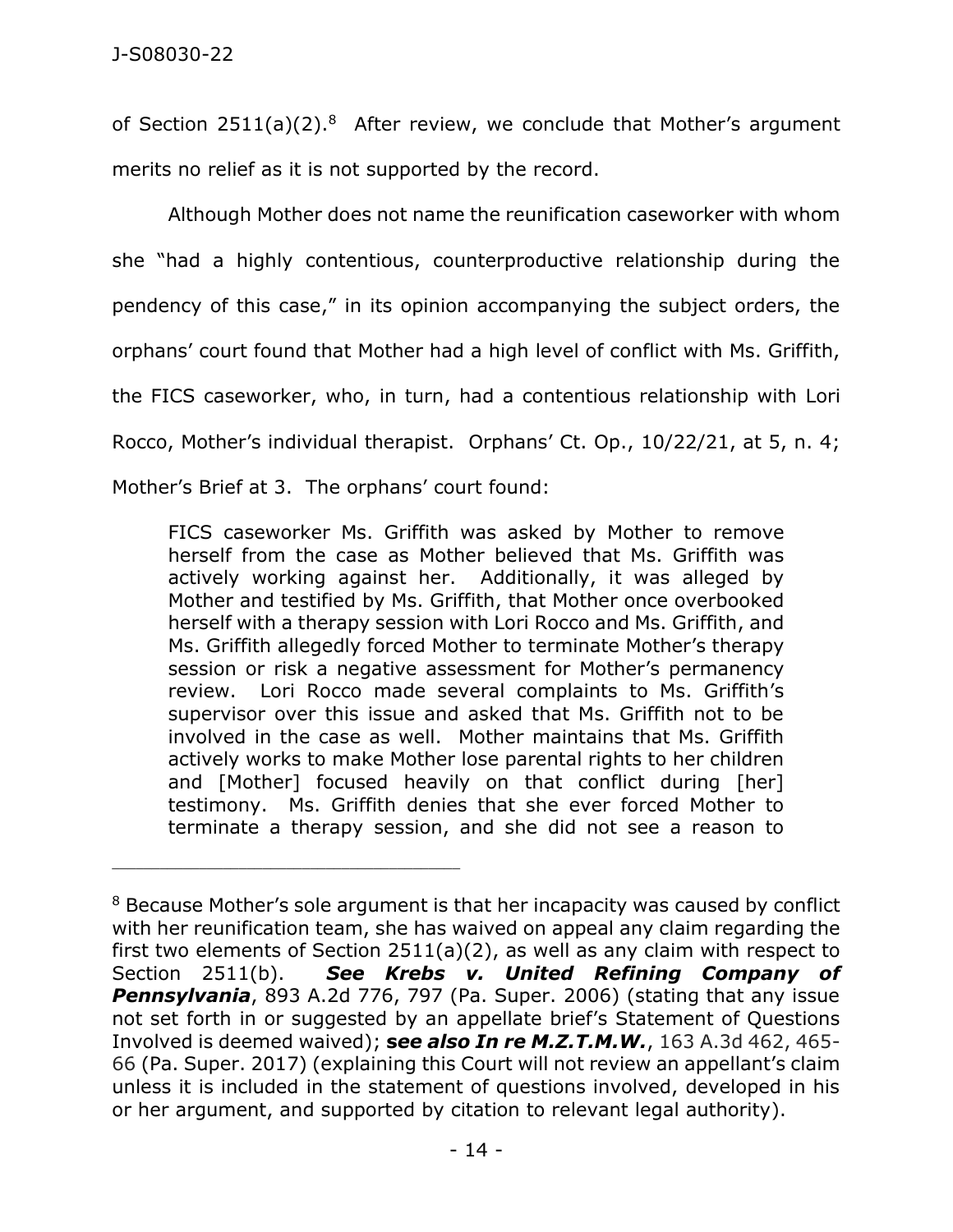remove herself from this case. Neither Lori Rocco, nor Ms. Griffith's supervisor[,] testified [in this case].

Orphans' Ct. Op., 10/22/21, at 5, n. 4.<sup>9</sup>

\_\_\_\_\_\_\_\_\_\_\_\_\_\_\_\_\_\_\_\_\_\_\_\_\_\_\_\_\_\_\_\_\_\_\_\_\_\_\_\_\_\_\_\_

<sup>9</sup> By way of background, Ms. Griffith testified that, in May 2020, she scheduled Mother's monthly telephone conference with Dr. Hennessey, and in addition to Ms. Griffith, it was to include Ms. Dobson, the Agency caseworker. N.T., 9/22/21, at 180. Ms. Griffith testified that she confirmed the time with Mother, and when the time for the conference arrived, Mother was in a telephone counseling session with her therapist, Lori Rocco. *Id.* at 181. Ms. Griffith explained, "So I asked [Mother] what she wants to do. . . . She indicated that she would end the phone call with her therapist and that she would participate in the phone call with myself, [Ms. Dobson], and [Dr. Hennessey] because her boys were more important, and I said okay." *Id.* Ms. Griffith testified, "It was Lori's belief that I made [Mother] discontinue her therapy to attend a phone call and ever since then it has not been a very great relationship with Lori [Rocco]." *Id.* at 181-182. On cross-examination by Mother's counsel, Ms. Griffith explained that Mother "miscommunicated" to Ms. Rocco how and why she ended her counseling session that day. *Id.* at 192. Ms. Griffith testified that Ms. Rocco "continues to be very angry. . . . I would say it's [Mother's] therapist [who] is holding on to the grudge." *Id.*

Mr. Ray, the licensed psychologist who evaluated Mother, testified on crossexamination by Mother's counsel that he did not find unusual the animosity between Lori Rocco and Ms. Griffith. N.T., 9/23/21, at 300. He explained that "therapists can form close relationships with their clients. . . . They are very invested in what is happening in their life and so on and so forth. . . . Therapists can get very frustrated when they are like why doesn't Children and Youth ask me my opinion before they say mom can't have visits with the kids? Why don't you come to me? I meet this person every week. I know this mother. And that sets the stage for animosity." *Id.* at 300-301. Importantly, Mr. Ray testified:

Q. What is the effect on [Mother] that she has one professional fighting with another one of the professionals and both of them are . . . reportedly trying to help her?

*(Footnote Continued Next Page)*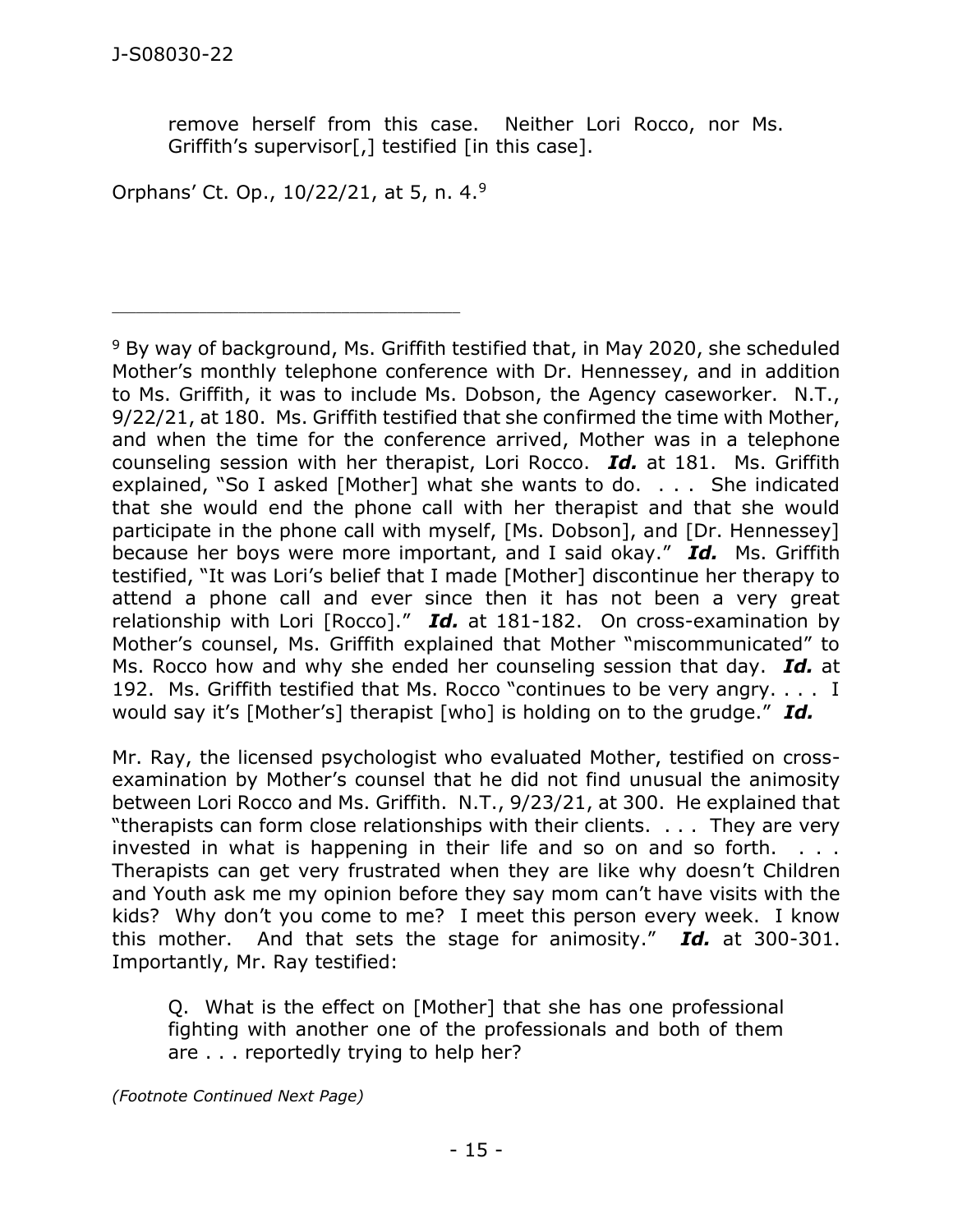Mother described her relationship with Ms. Griffith as "toxic." N.T., 9/23/21, at 368. She explained, "When you have a worker who says absolutely everything you say is just wrong and that her opinion is fact, you can't – there is no discussion or communication. There is no learning taking place and that became bad." *Id.* Mother provided an example that she described as "the swatting incident." *Id.* at 366. Mother testified that Ms. Griffith accused her of spanking Ch.C. while they were in Dr. Hennessey's office, and Mother initially denied striking Ch.C. *Id.* Mother stated, "And the next day I went up to [Ms. Griffith] and I was like, you know what? I'm sorry. That completely missed my notice. I know that's something we're not supposed to do. I'm sorry. Thank you for pointing that out to me." *Id.* Nevertheless, Mother testified, "that literally was the beginning of the end with my relationship with her." *Id.* at 367.

Ms. Griffith testified about the incident, as follows. On January 28, 2020, she and Mother attended the Children's therapy appointment with Dr. Hennessy. N.T., 9/22/21, at 173. At one point, Mother took Ch.C. to the hallway where there was a sink, and Ms. Griffith observed Mother tell Ch.C., "I told you to keep your fingers out of your nose, and she spanked him. This

*Id.* at 301-302.

A. Well, in my mind it has very little to nothing to do [with it] because they are doing two different jobs. I think that had a lot to do with [the disagreements between the professionals].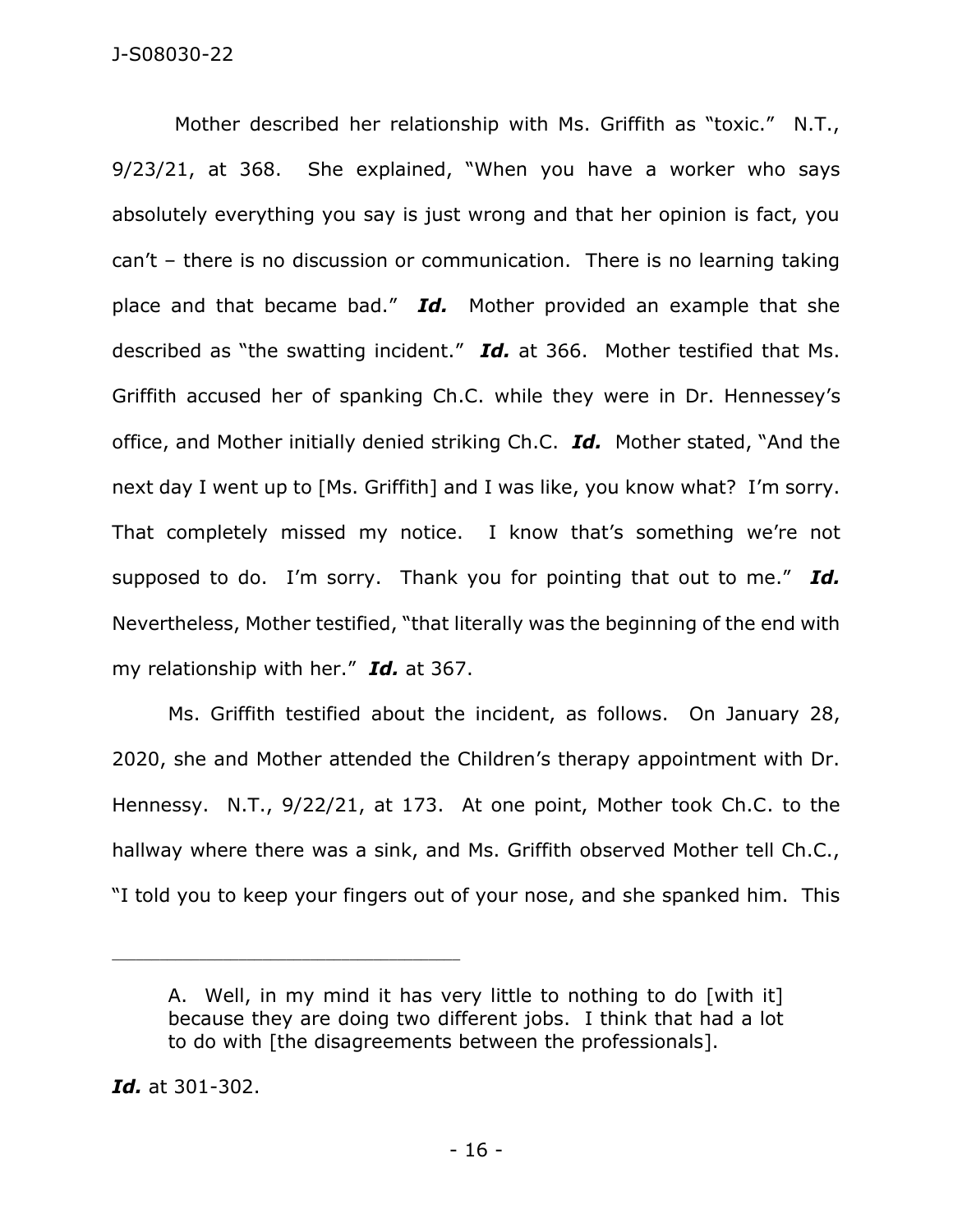resulted in [Ch.C.] hitting Mother three to four times before being called back

to therapy." *Id.* Ms. Griffith also explained that Mother:

threatened spanking [the Children] in visits and . . . she had been educated that physical discipline is not recommended for these children specifically because they are trauma children. And so, again, this was right around when we thought we were seeing progress. This kind of just really solidified the regression that we saw in [Mother].

*Id.* at 173-174.

In its Rule 1925(a) statement, the orphans' court noted that there is animosity between Mother and Ms. Griffith. Orphans' Ct. Rule 1925(a) Statement, 12/20/21, at 4 (unpaginated). However, the orphans' court disagreed "that this conflict in any way relates to the issue of termination, as the core issue of this termination is the extensive trauma the [C]hildren suffered, and Mother's inability to treat the [C]hildren's trauma." *Id.* at 5. The orphans' court concluded that it is "tenuous a[t] most, that the conflict [between Ms. Griffith and Mother] is the sole barrier stopping Mother from reunification with her children." *Id.* On this record, we agree with the orphans' court, and we discern no abuse of discretion in the orphans' court's conclusion.

Indeed, we have uncovered no evidence to support Mother's claims that her poor relationship with Ms. Griffith impacted her reunification efforts or that the Agency fostered any conflict. Dr. Hennessy testified, "it's common when parents have kids in care that there is some tension[,] and I have absolutely seen parents and teams work through that. . . . I think that is part of why a

- 17 -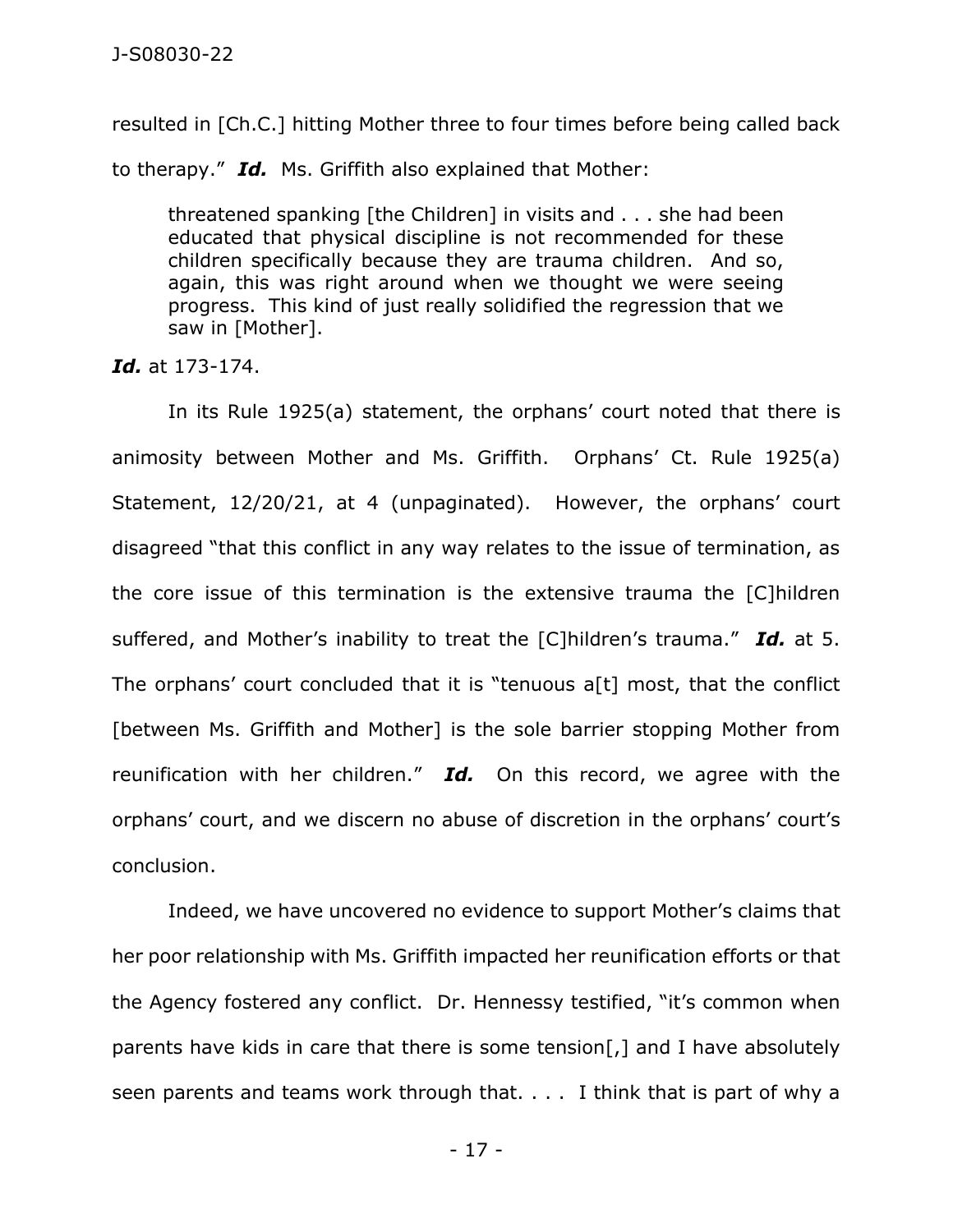psychological evaluation was done on [Mother] [by Mr. Ray] to kind of look at what is going on, what is going on that there's tension, and would that tension repeat if there was a new team, etc." N.T., 9/22/21, at 71. However, Dr. Hennessy did not testify that any animosity among the reunification team and Mother precluded Mother from meeting her parenting goals. *Id.* Dr. Hennessy explained:

Q. What has been [M]other's focus throughout the dependency proceedings?

A. So, my experience of [M]other's focus has been [on] trying to highlight team conflict instead of the [C]hildren's trauma. My experience has been that [Mother] has consistently tried to use the conversations with me to discount the [C]hildren's symptoms, **making it about something other than their trauma**, and to highlight . . . issues other than the well-being of the [C]hildren. [Mother] typically used those conversations to kind of change the narrative away from my understanding of the focus of the conversation[,] which is what do your children need? What is going on with your kids[,] and what do they need?

*Id.* at 92-93 (emphasis added). Mother stopped speaking voluntarily to Dr.

Hennessy in approximately August of 2020, up through and including the time

of the termination hearing. *Id.* at 60. Mother acknowledged that she stopped

speaking to Dr. Hennessy and stated, "What ended the phone calls with

Kristen Hennessy [was that] I was informed of the investigation against me

[based on Ca.C.'s allegations of sexual abuse]." *Id.* at 372.

Mr. Ray testified extensively about his psychological evaluation of Mother. He stated, "Sadly, based on my evaluation . . . it is my opinion that [M]other still lacks the parental capacity to deal with these two severely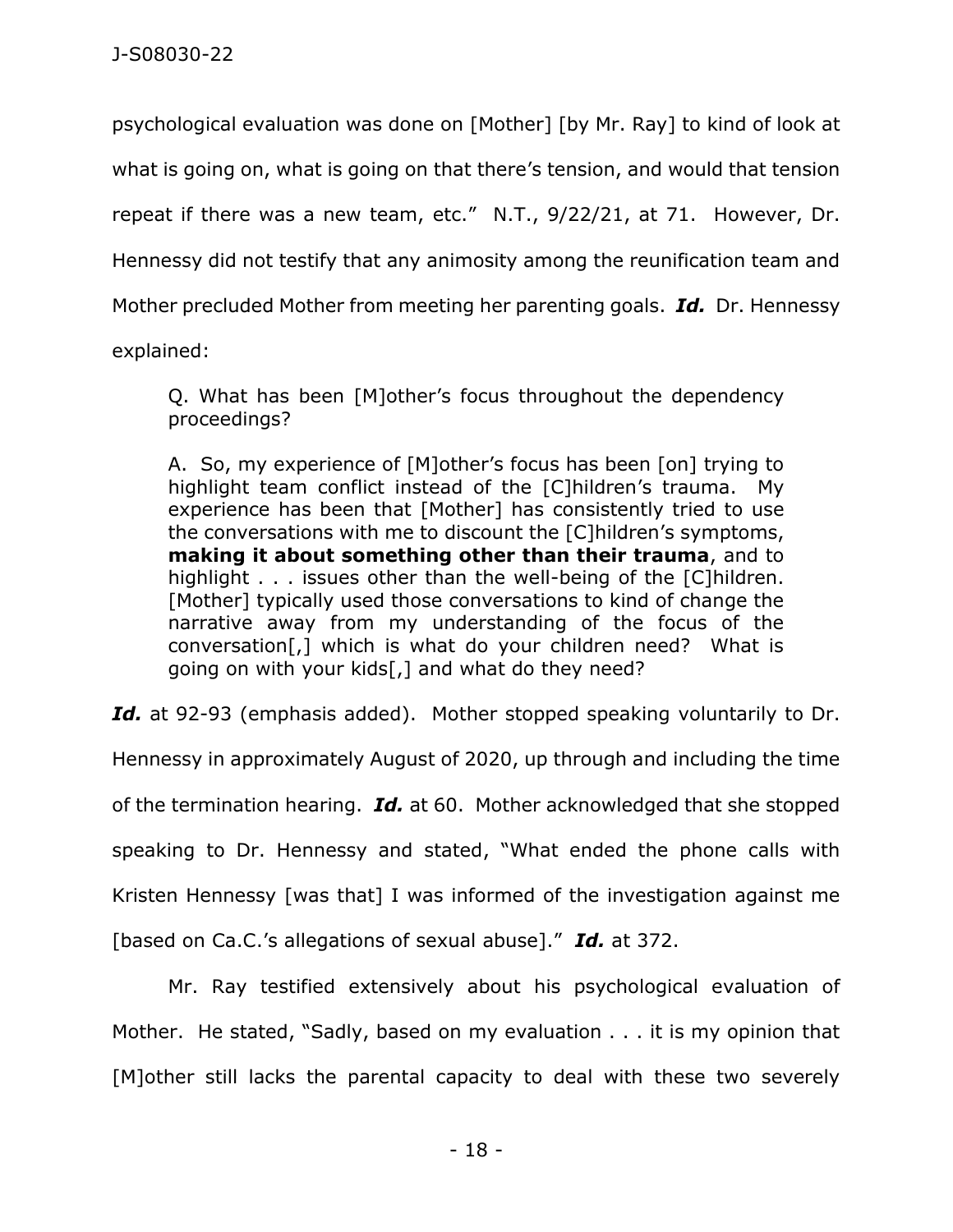traumatized children." N.T., 9/23/21, at 280. Mr. Ray attributes Mother's incapacity to her "mental health issues." *Id.* He did not believe that Mother's animosity toward Ms. Griffith was the reason that Mother failed to meet her parenting goals. *Id.* at 301-302. Moreover, Mr. Ray opined that no additional services could remedy Mother's parental incapacity. *Id.* at 280-281.

On this record, we discern no abuse of discretion in the orphans' court concluding that Mother's animosity toward Ms. Griffith was not an obstacle to Mother's reunification with the Children. Rather, as set forth above, the evidence demonstrates that Mother failed to follow Dr. Hennessy's parenting recommendations because Mother did not agree that the Children's behaviors were caused by the trauma they endured. Indeed, on cross-examination Mother testified that "some of" the Children's behaviors are caused by genetics, and not by trauma. N.T., 9/23/21, at 403. In addition, the testimony revealed that Mother was incapable of understanding what would trigger the Children's behavior and how situations can be traumatizing. *Id.* at 118.

For these reasons, we agree with the orphans' court. Mother cannot or will not remedy her repeated and continued incapacity to parent the Children through the trauma they endured. Mother's failure or refusal has caused the Children to be without essential parental care, control or subsistence necessary for their physical or mental well-being since January 26, 2019. Accordingly, we conclude that the orphans' court did not abuse its discretion

- 19 -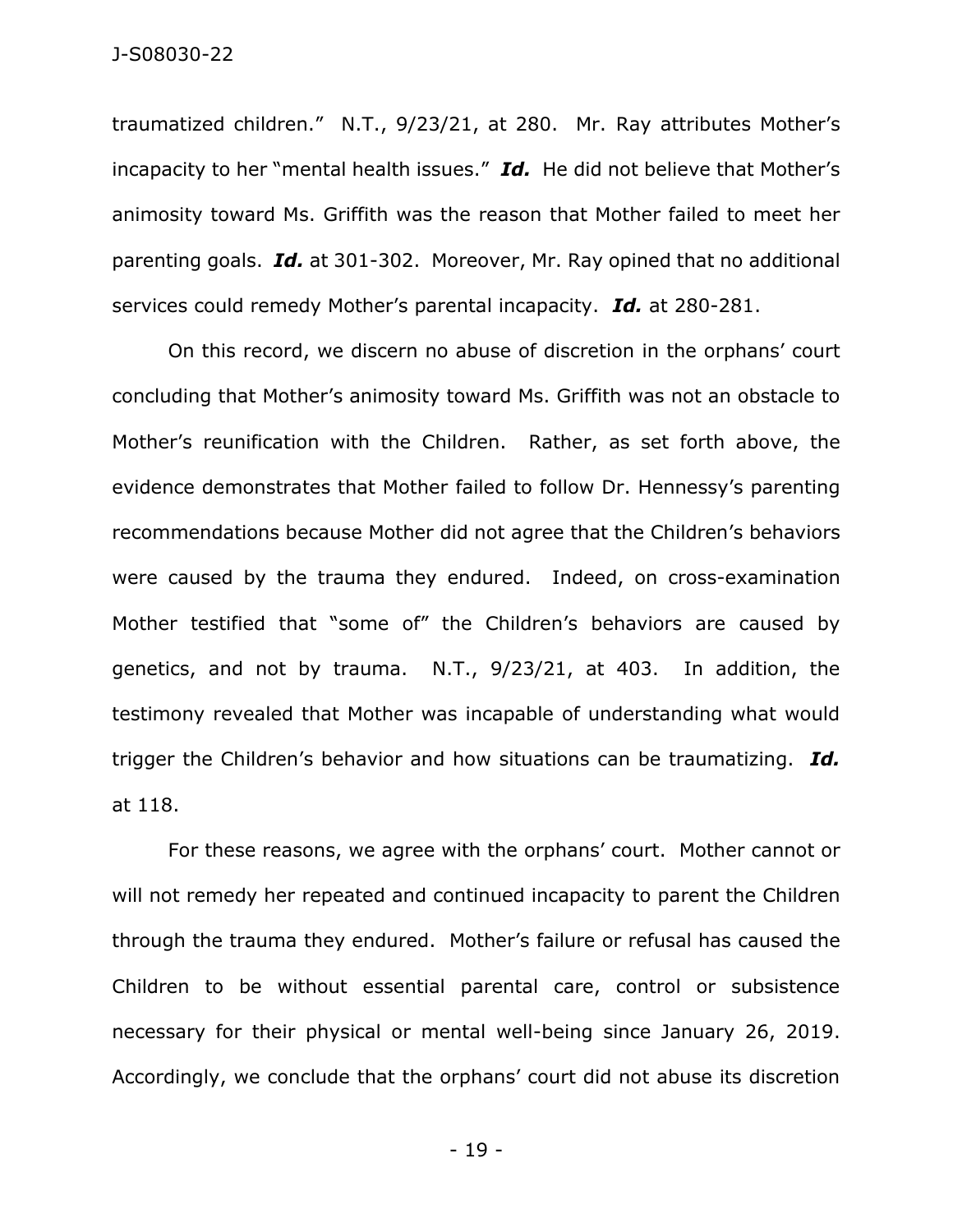when it terminated Mother's parental rights to the Children under Section 2511(a)(2).

Regarding Section 2511(b), we are constrained to conclude that Mother has not raised nor argued any issue in this regard. Indeed, Section 2511(b) is never mentioned in Mother's brief, and we conclude that the issue is waived. *See M.Z.T.M.W.*, 163 A.3d at 465-66 (providing that where an appellate brief fails to provide any argument on an issue, the claim will be deemed waived) (citation omitted). Moreover, we are not required to address Section 2511(b) *sua sponte* when the issue was waived. *Id.* at 466, n.3.

However, even if Mother had preserved a claim with respect to Section 2511(b), we would conclude that the evidence demonstrates that terminating Mother's parental rights would best serve the Children's developmental, physical, and emotional needs and welfare. *See T.S.M.*, 71 A.3d at 267; 23 Pa.C.S. § 2511(b). For the first time, the Children are now in pre-adoptive placements, and they have formed "secure attachments" with their respective foster parents. N.T., 9/22/21, at 59, 126. Mr. Ray testified that the Children "need a sense of permanency." N.T., 9/23/21, at 321. He opined that it would be "a disaster" to remove the Children from their foster parents with whom they have a secure attachment "because these kids are . . . extremely frail." Id. at 326. Accordingly, even if Mother had preserved a challenge under Section 2511(b), we would discern no abuse of discretion and find no basis upon which to disturb the orphans' court's orders.